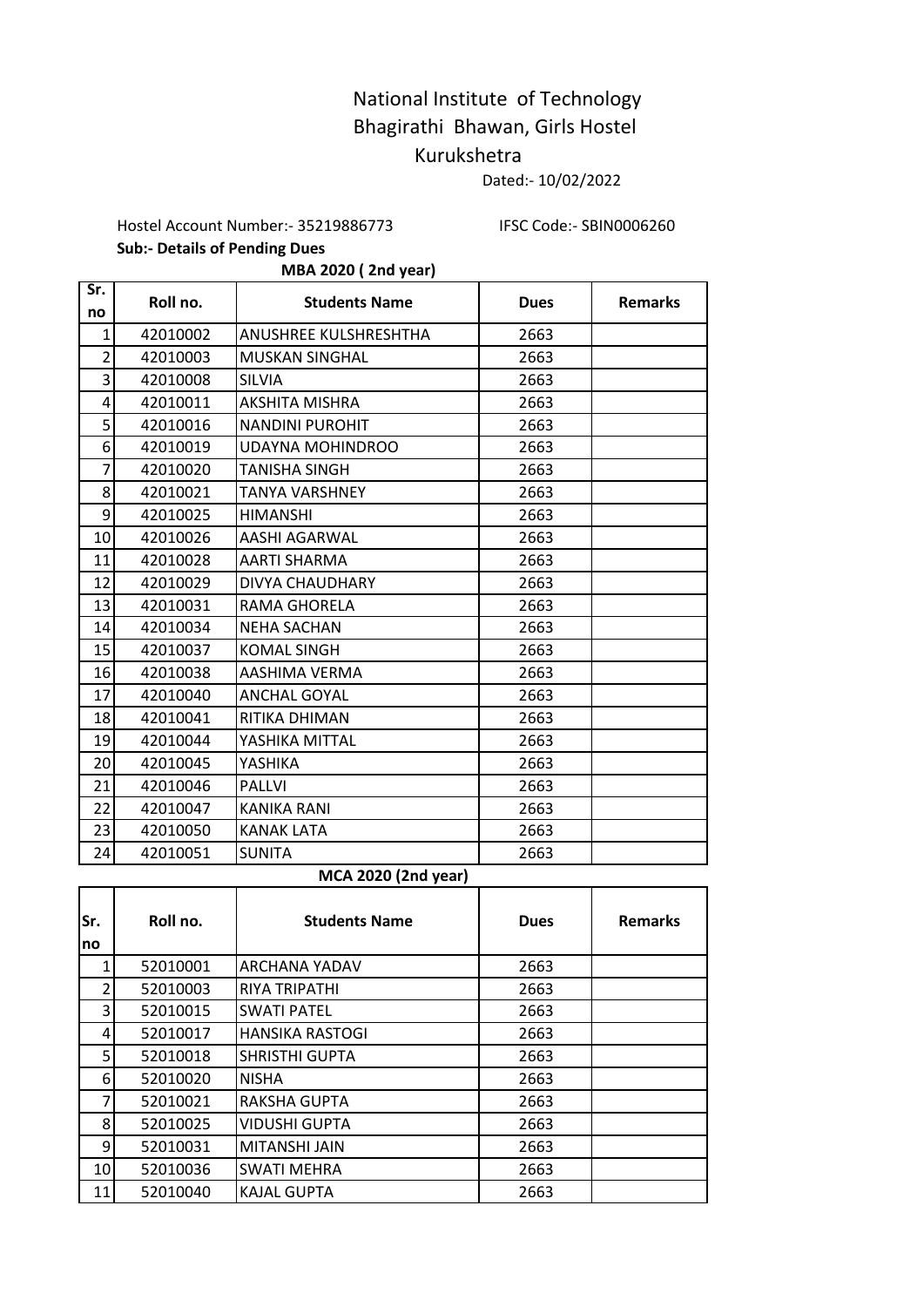| 12 | 52010042 | DEEPALI SHARMA              | 2663 |  |
|----|----------|-----------------------------|------|--|
| 13 | 52010047 | <b>MANIKA SHARMA</b>        | 2663 |  |
| 14 | 52010049 | <b>JYOTI GUPTA</b>          | 2663 |  |
| 15 | 52010052 | SHAILJA CHAUHAN             | 2663 |  |
| 16 | 52010053 | SHIVANGI AGARWAL            | 2663 |  |
| 17 | 52010064 | HARSIMRAN KAUR BINDRA       | 2663 |  |
| 18 | 52010068 | <b>NIKITA YADAV</b>         | 2663 |  |
| 19 | 52010071 | <b>GARIMA GARG</b>          | 2663 |  |
| 20 | 52010077 | <b>DIPALI SINGH RATHORE</b> | 2663 |  |
| 21 | 52010078 | YUKTA SHARMA                | 2663 |  |
| 22 | 52010080 | PRATIBHA KUMARI             | 2663 |  |
| 23 | 52010081 | <b>MEGHA RAI</b>            | 2663 |  |
| 24 | 52010082 | SANSKRUTI KSHIRSAGAR        | 2663 |  |
|    |          |                             |      |  |

## **M.Tech 2021 (1st year)**

| Sr.<br>no      | Roll no.                         | <b>Students Name</b>                    | <b>Dues</b> | <b>Remarks</b> |  |  |
|----------------|----------------------------------|-----------------------------------------|-------------|----------------|--|--|
|                | <b>Environmental Engineering</b> |                                         |             |                |  |  |
| $\mathbf{1}$   | 32112104                         | <b>ANUSHI NARULA</b>                    | 1754        |                |  |  |
| $\overline{2}$ | 32112105                         | <b>UPASNA</b>                           | 1754        |                |  |  |
| 3              | 32112108                         | <b>SHRADHA SARRAF</b>                   | 1754        |                |  |  |
| 4              | 32112113                         | <b>MANISHA YADAV</b>                    | 1754        |                |  |  |
| 5              | 32112121                         | <b>HEMLATA</b>                          | 1754        |                |  |  |
| 6              | 32112124                         | SAHLATHASNEEM K K                       | 1754        |                |  |  |
|                |                                  | <b>Geotechnical Engineering</b>         |             |                |  |  |
| 7              | 32112208                         | <b>VIJETA</b>                           | 1754        |                |  |  |
|                |                                  | <b>Transportation Engineering</b>       |             |                |  |  |
| 8              | 32112407                         | <b>RITIKA</b>                           | 1754        |                |  |  |
|                |                                  | <b>Water Resources Engineering</b>      |             |                |  |  |
| 9              | 32112503                         | PRITHA KUSHWAHA                         | 1754        |                |  |  |
| 10             | 32112504                         | PRANITA JOSHI                           | 1754        |                |  |  |
|                | <b>Computer Engineering</b>      |                                         |             |                |  |  |
| 11             | 32113112                         | KIRTI BALIYAN                           | 1754        |                |  |  |
| 12             | 32113115                         | RASHIKA GUPTA                           | 1754        |                |  |  |
| 13             | 32113215                         | PRIYANKA KUMARI                         | 1754        |                |  |  |
| 14             | 32114116                         | <b>TANU KRITIKA</b>                     | 1754        |                |  |  |
|                |                                  | <b>Power Electronics &amp; Drives</b>   |             |                |  |  |
| 15             | 32114220                         | YADWINDER KAUR                          | 1754        |                |  |  |
| 16             | 32114222                         | <b>BHAVANA AGRAWAL</b>                  | 1754        |                |  |  |
|                |                                  | <b>Communication Systems</b>            |             |                |  |  |
| 17             | 32115103                         | <b>ARPITA DAS</b>                       | 1754        |                |  |  |
| 18             | 32115105                         | <b>SWATI SAINI</b>                      | 1754        |                |  |  |
| 19             | 32115107                         | GAYATHRI THUMMALA                       | 1754        |                |  |  |
| 20             | 32115110                         | <b>SWATI KUMARI</b>                     | 1754        |                |  |  |
| 21             | 32115112                         | <b>PURNIMA</b>                          | 1754        |                |  |  |
| 22             | 32115116                         | RAJ NANDANI                             | 1754        |                |  |  |
| 23             | 32115123                         | HIMASHRI DEKA                           | 1754        |                |  |  |
| 24             | 32115126                         | SRAVANI DURGA KORIPURI                  | 1754        |                |  |  |
|                |                                  | Instrumentation                         |             |                |  |  |
| 25             | 32117103                         | <b>KOMAL KUMARI</b>                     | 1754        |                |  |  |
|                |                                  | <b>Nanomaterials and Nanotechnology</b> |             |                |  |  |